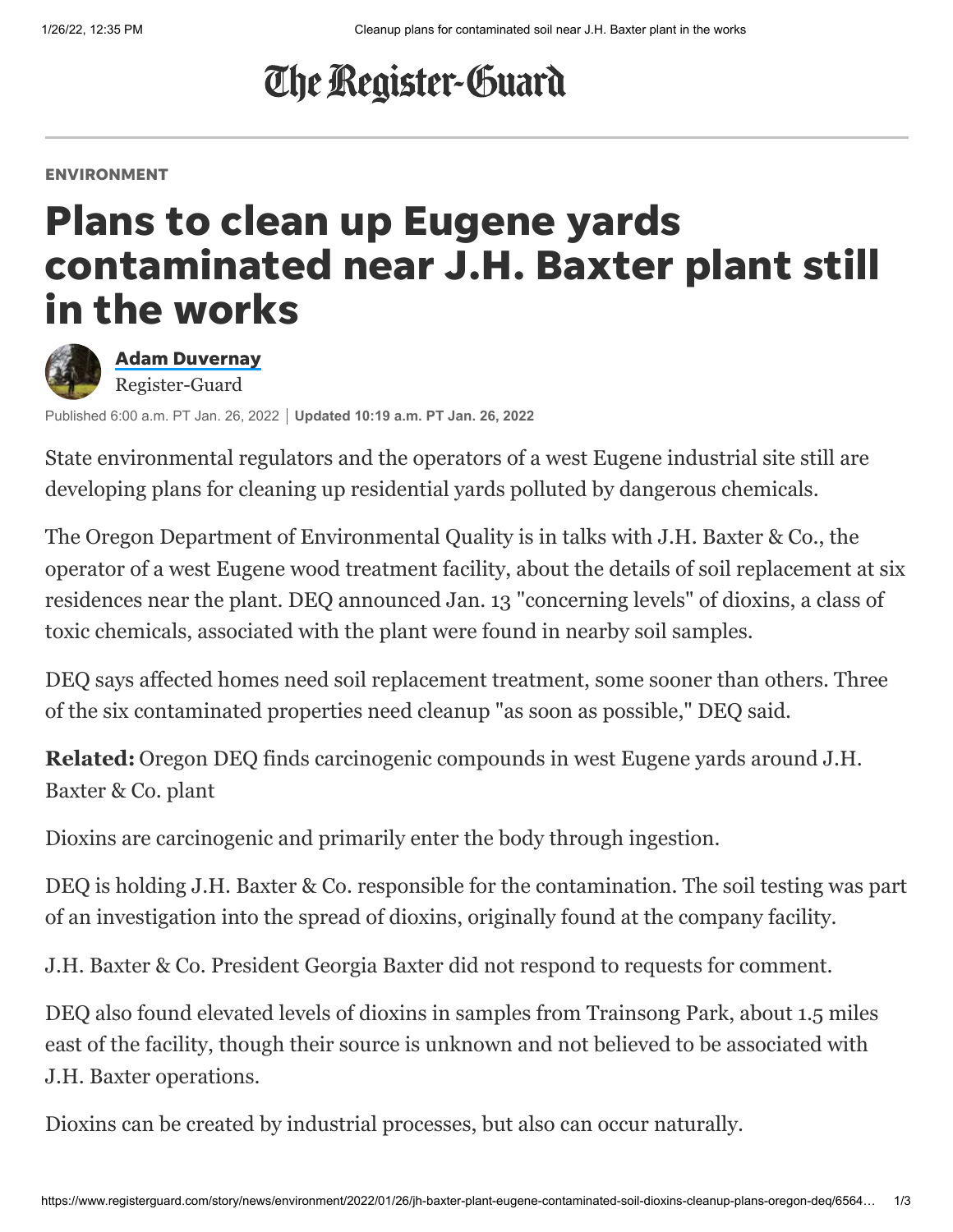DEQ still is making plans with the city of Eugene for further testing at the park to determine the extent of the problem, though no timeline has been announced.

City spokeswoman Cambra Ward said the park remains closed.

## Details still being worked out

DEQ spokesman Dylan Darling said the agency is working out details with J.H. Baxter & Co., including which contractor will do the soil replacement and when they will begin.

"One of the things we're trying to figure out is just how much does need to be removed," he said. "We're mainly talking about contaminated soil, but it can include other things."

Darling said DEQ wants the most contaminated yards cleaned up by early summer and would oversee the contractor's work.

The agency discovered dioxins in soil samples from a seventh home near the plant, but did not find levels requiring cleanup. Dioxins also were found in soil samples from other nearby locations, such as Petersen Park, but not at levels necessitating cleanup, Darling said.

Chemicals like dioxins are regulated in part by expectations for exposure. Levels that are considered dangerous in a residential yard, where children might be exposed every day, aren't as strict in places like parks, where children would be exposed for less time.

Additional testing of locations farther away from the plant will begin soon.

**Previous coverage:** [Eugene wood treatment facility J.H. Baxter fined more than \\$200,000](https://www.registerguard.com/story/news/2021/03/04/eugene-wood-treatment-facility-jh-baxter-fined-more-than-200-000-environmental-violations/6911952002/) for repeated environmental violations

## 'This situation is unacceptable'

Meanwhile, some local groups are calling for immediate action.

Beyond Toxics, a Eugene nonprofit that has been calling attention to a history of pollution at the J.H. Baxter & Co. facility for years, and the Active Bethel Citizens neighborhood association last week sent a letter to city officials calling for them to ask that the plant be shut down.

https://www.registerguard.com/story/news/environment/2022/01/26/jh-baxter-plant-eugene-contaminated-soil-dioxins-cleanup-plant-eugene-contaminated-soil-dioxins-cleanup-plans-oregon-deq/6544… 2/3/3/3/4/3/3/4/3/4/3/3/4/3/3/ "Eugene residents living in the vicinity of J.H. Baxter know their own long history of being exposed to J.H. Baxter's air, water and soil pollution. Many hundreds of residents have filed complaint after complaint describing suffering the ill effects and loss of wellbeing as a direct